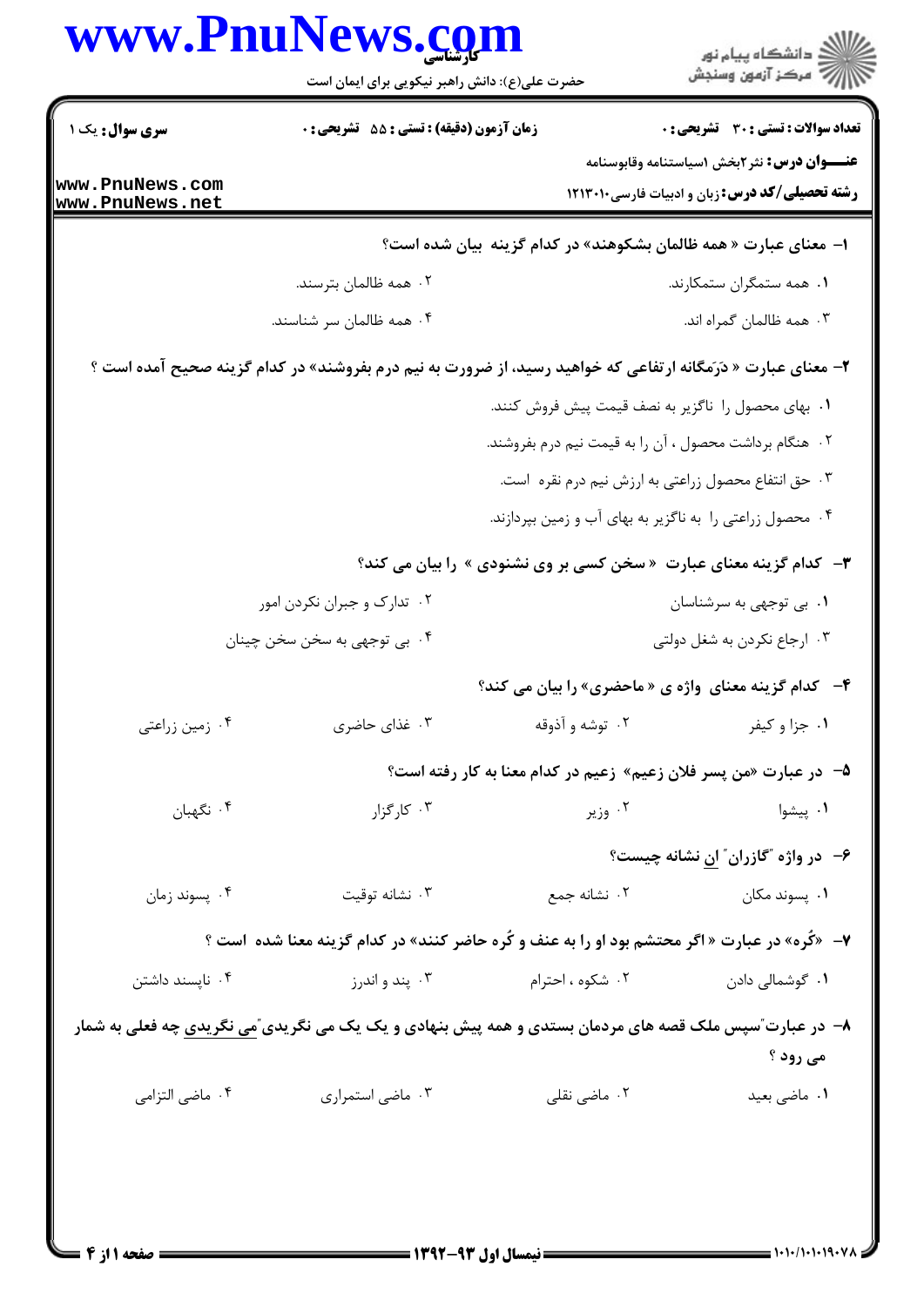|                                                   | حضرت علی(ع): دانش راهبر نیکویی برای ایمان است |                    | ر<br>دانشڪاه پيام نور)<br>اڳ مرڪز آزمون وسنڊش                                                                |
|---------------------------------------------------|-----------------------------------------------|--------------------|--------------------------------------------------------------------------------------------------------------|
| <b>سری سوال :</b> ۱ یک                            | زمان آزمون (دقیقه) : تستی : 55 آتشریحی : 0    |                    | تعداد سوالات : تستى : 30 - تشريحي : 0                                                                        |
| www.PnuNews.com<br>www.PnuNews.net                |                                               |                    | <b>عنـــوان درس:</b> نثر ۲بخش ۱سیاستنامه وقابوسنامه<br><b>رشته تحصیلی/کد درس:</b> زبان و ادبیات فارسی1۲۱۳۰۱۰ |
|                                                   |                                               |                    | ۹- عبارت « ملک از خون او بیزار است» در کدام گزینه معنا شده است؟                                              |
|                                                   | ۰۲ خونش هدر است.                              |                    | ۰۱ خون خواهی کرده است.                                                                                       |
|                                                   | ۰۴ ریختن خون کراهت دارد.                      |                    | ۰۳ دادخواه خون، پادشاه است.                                                                                  |
|                                                   |                                               |                    | <b>۰۱- عبارت «خدمت را چون ترک نیست» در کدام گزینه معنا شده است؟</b>                                          |
| ۰۲ برای مقرّب داشتن هیچ قومی مانند  قوم ترک نیست. |                                               |                    | ۰۱ برای خدمت هیچ قومی چون قوم ترک برازنده نیست.                                                              |
|                                                   | ۰۴ برای نگهبانی فقط قوم ترک باید گزارش دهند.  |                    | ۰۳ برای ضرب سکه فقط قوم ترک شایسته و لایق اند.                                                               |
|                                                   |                                               |                    | اا− در عبارت ؒچون مرد بدید که امیر تن همی زند ؒ <u>تن زدن</u> در کدام معنا به کار رفته است؟                  |
| ۰۴ شفاعت کردن                                     | ۰۳ تعظیم کردن                                 | ۰۲ به روی نیاوردن  | ۰۱ خاموشی گزیدن                                                                                              |
|                                                   |                                               |                    | ۱۲- «نماز دیگر» در کدام معنا به کار رفته است؟                                                                |
| ۰۴ نماز عصر                                       | ۰۳ نماز شام                                   | ۰۲ نماز صبح        | ۰۱ نماز ظهر                                                                                                  |
|                                                   |                                               |                    | ۱۳- در عبارت « این سخن با من گفتنی است  » یاء در « گفتنی » چگونه «یائی » است ؟                               |
| ۰۴ نکره                                           | ۰۳ مصدری                                      | ۰۲ لیاقت           | ۰۱ نسبت                                                                                                      |
|                                                   |                                               |                    | <b>۱۴</b> - عبارت «دست اهل صلاح قوی شود» در کدام گزینه معنا شده است ؟                                        |
| ۰۴ هدایت شدن                                      | ۰۳ ناامید شدن                                 | ۰۲ شکست خوردن      | ۰۱ قدرت یافتن                                                                                                |
|                                                   |                                               |                    | <b>۱۵</b> - منظور از «پاد افراه» چیست ؟                                                                      |
| ۰۴ مجازات                                         | ۰۳ عنایت                                      | ٢. نعمت            | ۰۱ پاداش                                                                                                     |
|                                                   |                                               |                    | ۱۶– در عبارت"لابد به صاحب برید حاجت آید" صا حب برید در کدام معنا به کار رفته است؟                            |
| ۰۴ نگهبان و شحنه                                  | ۰۳ نامه بر و چاپار                            | ۰۲ کارگزار دولت    | ۰۱ جاسوس و منهی                                                                                              |
|                                                   |                                               |                    | ۱۷– در عبارت ّدر فزونی گهر از فزونی خرد و هنر ّ <u>از</u> در کدام معنا و نوع دستوری  به کار رفته است؟        |
| ۰۴ به وسیله - موصولی                              | ۰۳ مقايسه - حرف اضافه                         | ٠٢ از جهت - سببيّه | ۰۱ به علت – تفضیلی                                                                                           |
|                                                   |                                               |                    | ۱۸– در عبارت« و نگر تا ستوده جاهلان نباشی که ستودهٔ عام نکوهیده خاص بود»، «که» چه نوع دستوری به شمار می رود؟ |
| ۰۴ تعلیلی                                         | ۰۳ پرسشی                                      | ۰۲ موصولی          | ۰۱ حرف ربط                                                                                                   |
|                                                   |                                               |                    | 1۹- عبارت «طیّره شد» در کدام گزینه معنا شده است؟                                                             |
|                                                   |                                               |                    |                                                                                                              |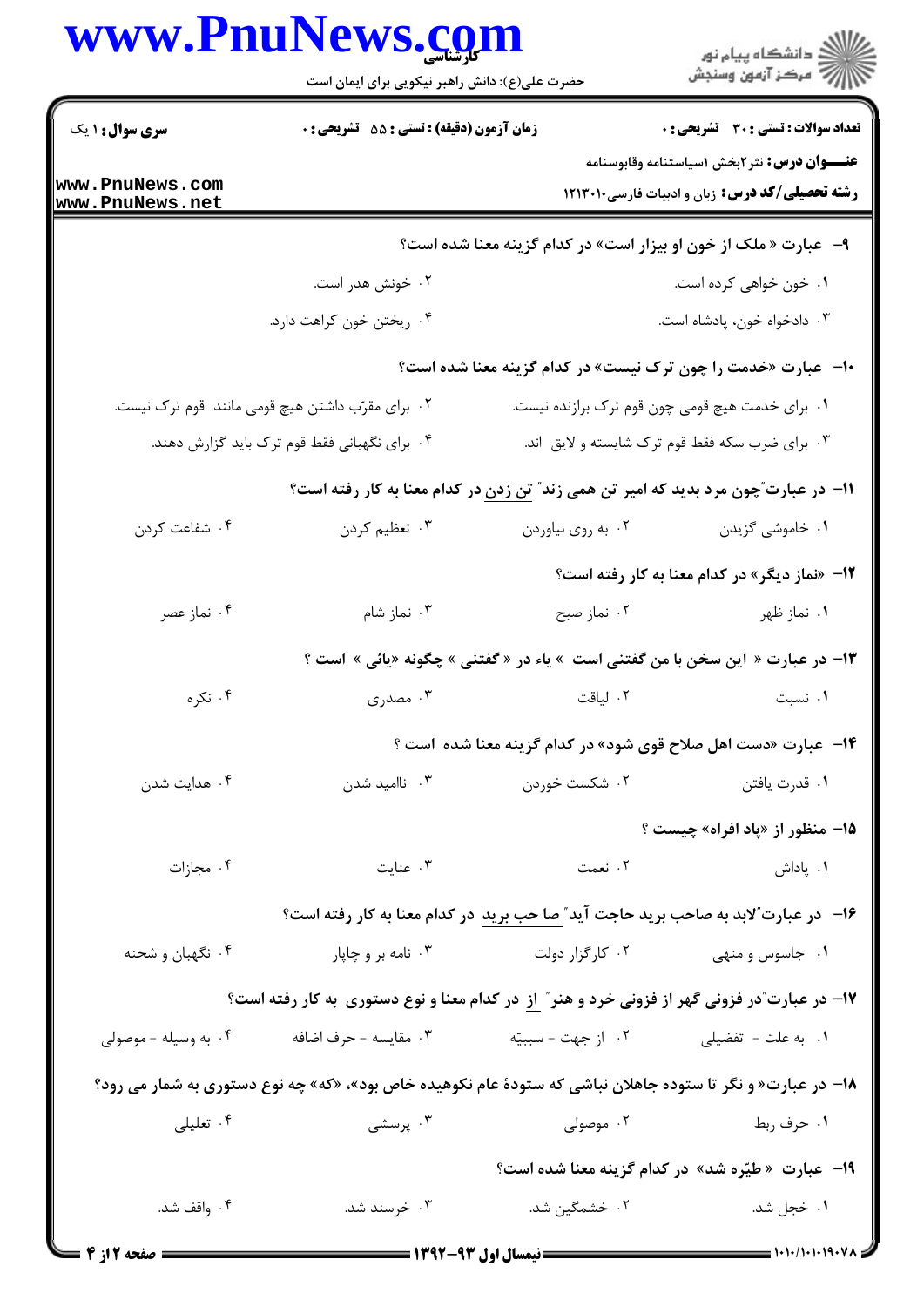|                                          | حضرت علی(ع): دانش راهبر نیکویی برای ایمان است                                                                                               |                   | ڪ دانشڪاه پيا <sub>م</sub> نور<br><mark>ر</mark> ⊽ مرڪز آزمون وسنڊش                                          |  |
|------------------------------------------|---------------------------------------------------------------------------------------------------------------------------------------------|-------------------|--------------------------------------------------------------------------------------------------------------|--|
| <b>سری سوال : ۱ یک</b>                   | زمان آزمون (دقیقه) : تستی : 55 آتشریحی : 0                                                                                                  |                   | <b>تعداد سوالات : تستی : 30 ٪ تشریحی : 0</b>                                                                 |  |
| www.PnuNews.com<br>www.PnuNews.net       |                                                                                                                                             |                   | <b>عنـــوان درس:</b> نثر ۲بخش ۱سیاستنامه وقابوسنامه<br><b>رشته تحصیلی/کد درس:</b> زبان و ادبیات فارسی1۲۱۳۰۱۰ |  |
|                                          |                                                                                                                                             |                   | <b>۰۲-</b> عبارت« به خویشتن، در غلط مشو » در کدام گزینه معنا شده است ؟                                       |  |
|                                          | ۰۲ درباره دیگران گمان بد نکن.                                                                                                               |                   | ٠١ فريفته و شيفته خود نباش.                                                                                  |  |
|                                          | ۰۴ موافق و همداستان نباش.                                                                                                                   |                   | ۰۳ با دیگران بدرفتاری نکن.                                                                                   |  |
|                                          | <b>۲۱</b> - عبارت « این نعمت خدایگان ما به چه چیز می خوری ؟» در کدام گزینه صحیح معنا شده است ؟                                              |                   |                                                                                                              |  |
| ٠٢ نعمت پادشاه را در چه راهي خرج مي كني؟ |                                                                                                                                             |                   | ٠. چرا نعمت پادشاه را اسراف مي كني؟                                                                          |  |
|                                          | ۰۴ به چه علت اسرار پادشاه را به خارج می بری؟                                                                                                |                   | ۰۳ برای چه ازدستگاه پادشاه حقوق می گیری؟                                                                     |  |
|                                          | <mark>۲۲</mark> - در عبارت <i>"</i> بر آن جمله که پنداشتی که همه دندانهای او از دهان بیرون ریختی <u>" پنداشتی</u> در کدام نوع دستوری به کار |                   | رفته است ؟                                                                                                   |  |
| ۰۴ فعل ماضي مطلق                         | ۰۳ صفت مفعولی                                                                                                                               | ۰۲ قید شک و تردید | ٠١ فعل ماضي استمراري                                                                                         |  |
|                                          | <b>۲۳</b> - در عبارت ّنادان تر از آن مردم نبود که کهتری را به مهتری رسیده بیند ″ نوع <u>با</u> در کهتری و مهتری به ترتیب در کدام گزینه      |                   | معنا شده است؟                                                                                                |  |
| ۰۴ نکره - مصدری                          | ۰۳ وحدت - مصدری                                                                                                                             | ۰۲ نکره - وحدت    | ۰۱ نکره - نکره                                                                                               |  |
|                                          |                                                                                                                                             |                   | <b>۲۴</b> - در عبارت" امّا با پیران نه بر جای" نه بر جای در کدام نوع دستوری به کار رفته است؟                 |  |
| ۰۴ اسم مرکب                              | ۰۳ قید مرکب                                                                                                                                 | ۰۲ صفت مرکب       | ٠١ متمم فعلى                                                                                                 |  |
|                                          |                                                                                                                                             |                   | <b>۲۵</b> - در عبارت آمهمان فضولی مباش آنوع یا در فضولی چیست؟                                                |  |
| ۰۴ مصدری                                 | ۰۳ نکره                                                                                                                                     | ۰۲ لیاقت          | ٠١ نسبت                                                                                                      |  |
|                                          |                                                                                                                                             |                   | ۲۶- مزوّر کردن در کدام معنا به کار رفته است؟                                                                 |  |
|                                          | ۰۲ دخالت کردن در امور                                                                                                                       |                   | ۰۱ فاش کردن اسرار و رموز                                                                                     |  |
|                                          | ۰۴ خط کسی را تقلید کردن                                                                                                                     |                   | ۰۳ مایه پیچیدگی و دشواری                                                                                     |  |
|                                          |                                                                                                                                             |                   | <b>۲۷</b> - در عبارت «بپرهیز از سخن غامض»، غامض در کدام گزینه معنا شده است؟                                  |  |
| ۰۴ مزاح                                  | ۰۳ هزل                                                                                                                                      | ۰۲ هجو            | ۰۱ دشوار                                                                                                     |  |
|                                          | <b>۲۸</b> - در عبارت ٌولکن با سیاست باش خاصّه با وزیر خویش  ٌسیاست در کدام معنا به کار رفته است؟                                            |                   |                                                                                                              |  |
| ۰۴ درمانده و عاجز                        | ۰۳ چاکر و خادم                                                                                                                              | ۰۲ مجازات و تنبیه | ۰۱ ظالم و ستمگر                                                                                              |  |